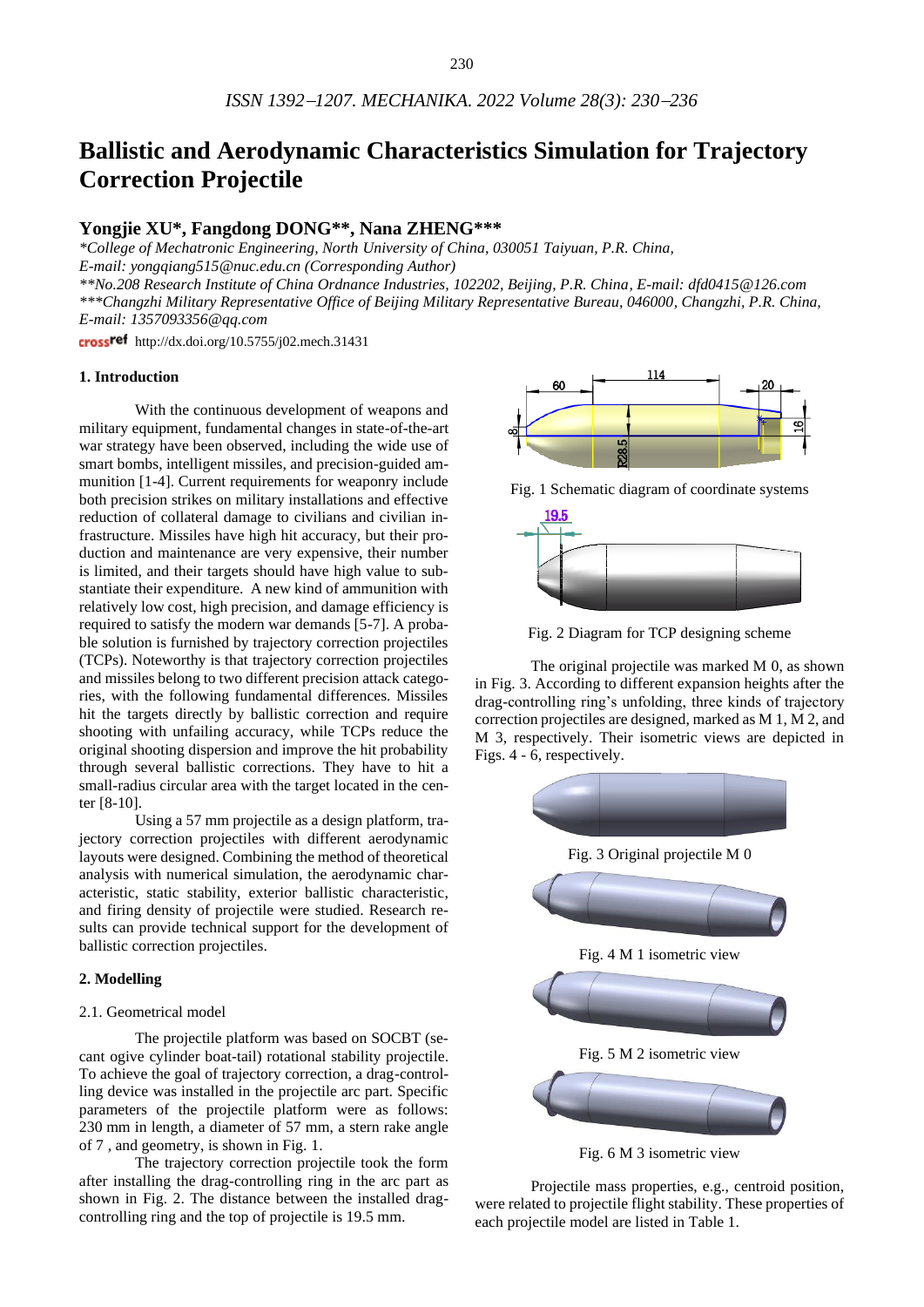The maximum radius with the unfolded drag-controlling ring was 27.1 mm, being less than the projectile radius of 28.5 mm. It was conducive to the flight stability of projectiles. This implied that the TCP design is reasonable.

Table 1

| Code           | Resistance ring<br>expansion height/mm | Centroid position<br>$X, \, \text{mm}$ | Resistance ring unfold<br>max radius, mm | Increased resistance<br>area, $mm2$ |
|----------------|----------------------------------------|----------------------------------------|------------------------------------------|-------------------------------------|
| M <sub>0</sub> |                                        | 16.3                                   |                                          |                                     |
| M 1            |                                        | 16.2                                   |                                          | 310.0                               |
| M <sub>2</sub> |                                        | 16.2                                   | 25.1                                     | 535.4                               |
| M <sub>3</sub> |                                        | 16.2                                   |                                          | 767.3                               |

Mass properties of each projectile model

#### 2.2. Computational domain meshing

The pre-treatment used the Gambit software. The computational domain length and width were equal to the 20-fold projectile length and ten-fold projectile diameter, respectively. Due to the model's axial symmetry, the calculation domain covered only half of the model. The calculation domain diagram is depicted in Fig. 7, while the meshing quality report is summarized in Table 2.



Fig. 7 Diagram for calculation domain

Table 2

| From value                           | To value      | % of the total count            |       |  |  |
|--------------------------------------|---------------|---------------------------------|-------|--|--|
|                                      | 345276<br>0.1 |                                 | 9.61  |  |  |
| 0.1                                  | 0.2           | 355556                          | 9.89  |  |  |
| 0.2                                  | 0.3           | 697721                          | 19.41 |  |  |
| 0.3                                  | 0.4           | 1015026                         | 28.24 |  |  |
| 0.4                                  | 0.5           | 562575                          | 15.65 |  |  |
| 0.5                                  | 0.6           | 351262                          | 9.77  |  |  |
| 0.6                                  | 0.7           | 205903                          | 5.73  |  |  |
| 0.7                                  | 0.8           | 61228                           | 1.70  |  |  |
| 0.8                                  | 0.9           |                                 | 0.00  |  |  |
| 0.9                                  | 0.00          |                                 |       |  |  |
| 3594547<br>1.0<br>100                |               |                                 |       |  |  |
| Measured minimum value: 3.90765e-007 |               |                                 |       |  |  |
|                                      |               | Measured maximum value:0.764016 |       |  |  |

Meshing quality report

The maximum volume grid quality was 0.764, being less than the FLUENT fluid software quality ceiling grid of 0.97 [11]. Therefore, it can be used for numerical simulation.

The adopted computational procedure used a single-equation Spalart-Allmaras model [12-13] for turbulence, which has been widely used for solving the transport equation with the eddy viscosity, providing good results for the wall limit flow problem and inverse pressure gradient of the boundary layer problem. It is commonly applied to such aerodynamic problems of aircraft as streamlined flow around the airfoil profile, airflow field analysis, etc.

#### **3. Analysis of aerodynamic characteristics**

3.1. Aerodynamic numerical simulation

The numerical simulation utilized the following settings of the initial conditions according to references [14- 15].

1. The grenade deflection angle and the angle of attack were 0°in the calculation, using density solver, Colin-Gaussian function gradient calculation method based on the nodes, and the single-equation Spalart-Allmaras turbulence model.

2. The WALL condition was a no-slip adiabatic viscous solid wall; the boundary condition was the far-field outer cylinder surface pressure.

3. Turbulence specification method used a turbulent viscosity ratio of 10.

4. The fluid physical properties were those of an ideal gas; viscosity was assessed via the Sutherland law, with an air density of  $1.176674 \text{ kg/m}^3$ .

According to the fluid mechanics' theory, the dynamic viscous coefficient was expressed as follows:

$$
\mu = \beta_a \cdot \frac{T^{1.5}}{T + T_s},\tag{1}
$$

where:  $\mu$  is the dynamic viscous coefficient at the corresponding temperature;  $\beta_a = 1.458 \times 10^{-6}$  kg/(s·m·K<sup>1/2</sup>) and Sutherland Constant  $T_s = 110.4$  K. At an initial temperature *T*=15 °C or 288.15 K, we get the  $\mu_{0N}$ =1.786×10<sup>-5</sup>  $kg/(m \cdot s \cdot K^{1/2}).$ 

5. Reference length and area of the calculation model were  $L = 0.057$  m and  $S = 0.0026$  m<sup>2</sup>, respectively, at pressure *P* = 101325 Pa.

6. The aerodynamic convergence conditions determined the convergence, without setting the residual of each equation convergence criteria.

7. The flux types selected were the ROE-FDS Flux difference method for low Mach numbers and the AUSM method for high ones, which combination could accurately capture the shock wave and had good convergence.

8. Considering regional fluid's severe changes in the fluid mechanics' calculation, such as shock wave in the calculation of surface and its movement, the adaptive grid technology was used to improve the calculation precision.

Table 3

Calculation results on the drag coefficient

| Mach | Drag coefficient |                |                |                |  |  |
|------|------------------|----------------|----------------|----------------|--|--|
|      | M <sub>0</sub>   | M <sub>1</sub> | M <sub>2</sub> | M <sub>3</sub> |  |  |
| 0.8  | 0.0904           | 0.1121         | 0.1670         | 0.2537         |  |  |
| 1.0  | 0.1357           | 0.1744         | 0.2322         | 0.3106         |  |  |
| 1.2  | 0.2037           | 0.2436         | 0.3035         | 0.3682         |  |  |
| 1.6  | 0.3091           | 0.4036         | 0.4703         | 0.5974         |  |  |
| 2.0  | 0.2730           | 0.3892         | 0.4507         | 0.5409         |  |  |
| 2.5  | 0.2746           | 0.3828         | 0.4516         | 0.5460         |  |  |
| 3.0  | 0.2689           | 0.3850         | 0.4688         | 0.5406         |  |  |

The Mach numbers were 0.8, 1.0, 1.2, 1.6, 2.0, 2.5,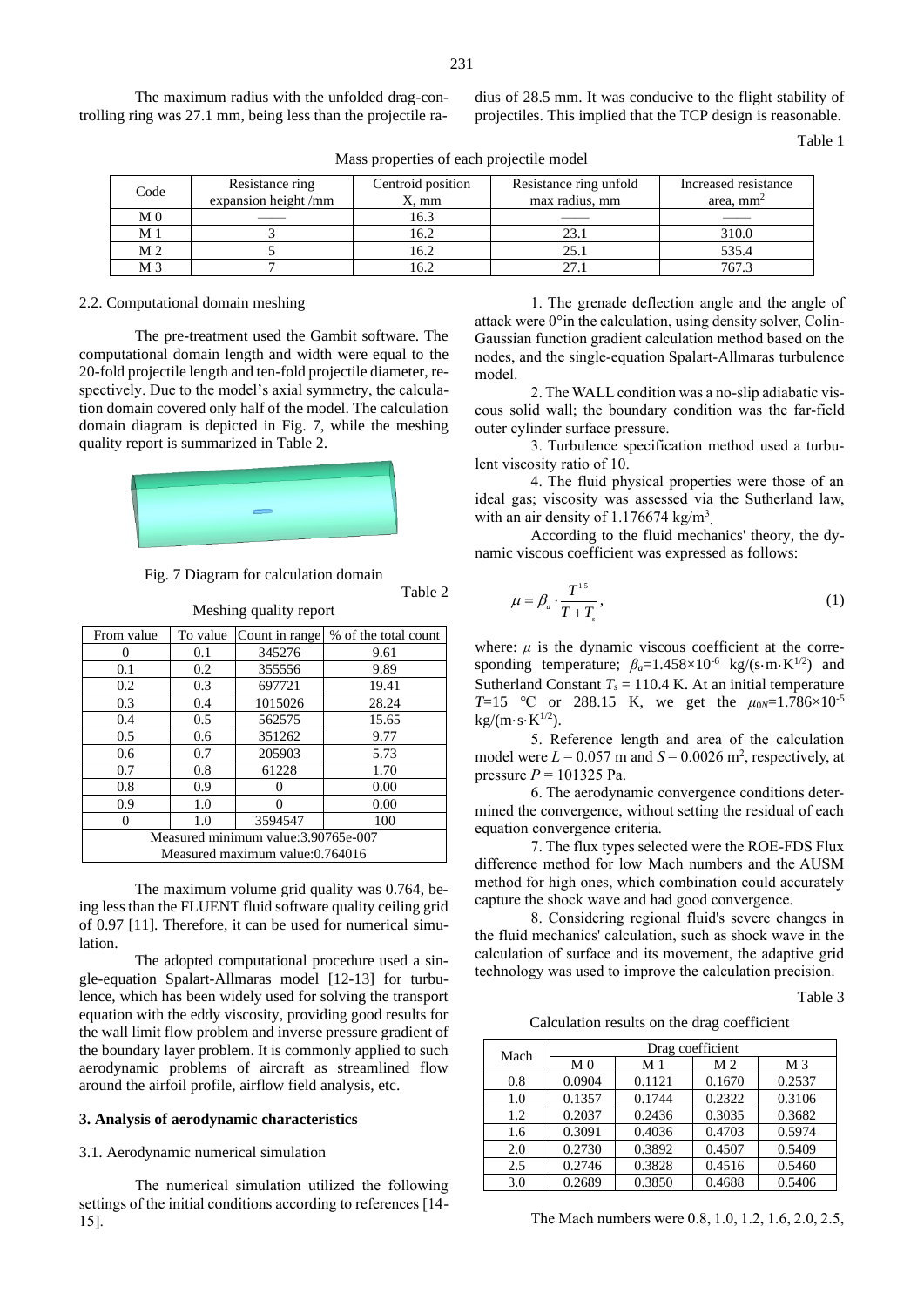and 3.0, involving the subsonic, transonic, and supersonic speed ranges. The drag-controlling ring heights were 3, 5, and 7mm. The calculation results on the drag coefficient are listed in Table 3.

The drag coefficient ratio was defined as the ratio between the drag coefficient values of the unfolded and folded drag-controlling rings. The respective results are summarized in Table 4.

Drag coefficient ratios of each TCP

|      |                | Drag coefficient ratios |                |
|------|----------------|-------------------------|----------------|
| Mach | M <sub>1</sub> | M <sub>2</sub>          | M <sub>3</sub> |
| 0.8  | 1.2404         | 1.8471                  | 2.8060         |
| 1.0  | 1.2853         | 1.7116                  | 2.2892         |
| 1.2  | 1.1961         | 1.4898                  | 1.8077         |
| 1.6  | 1.3056         | 1.5213                  | 1.9325         |
| 2.0  | 1.4253         | 1.6507                  | 1.9812         |
| 2.5  | 1.3938         | 1.6444                  | 1.9881         |
| 3.0  | 1.4320         | 1.7435                  | 2.0108         |

The classical aerodynamic simulation results were taken for comparison. Figs. 8 and depict the X-velocity and pressure nephograms, for the M 0 projectile with the Mach number of 2.5.



Fig. 8 X-velocity nephogram for M 0



Fig. 9 Pressure nephogram for M 0

Similarly, the X-velocity and pressure nephograms for the M3 projectile with the Mach number of 2.5 are plotted in Figs.10 and 11, respectively. Operation of the dragcontrolling mechanism, operation changed the flow field



Fig. 11 Pressure nephogram for M 3

## 3.2. Static stability analysis

According to the theory of external ballistics [16], when the angle of attack exists, the flight attitude of the projectile is shown in Fig. 12.

Symbols *p* and *c* correspond to positions of pressure center and mass center, respectively. While *h* is the distance between pressure center and mass center, and *l* is the projectile length.

According to the theory of flight stability, the static stability reserve was defined as:

$$
\frac{h}{l} \times 100\% \tag{2}
$$

The flying projectile should meet the requirement that the pressure center is behind the center of mass and the static stability reserve is greater than 10%, ensuring a stable flight.

Under the conditions of flight speed is 3Mach and attacking angle between  $-2^{\circ}$  to  $+2^{\circ}$ , a numerical simulation of the flying flow field of the projectile has been taken. The mean value of static stability reserve of each projectile model has been obtained, which is given as follow. Under the same conditions, the static stability reserve of the TCPs was increased by 2.03%, 4.37% and 7.30%, respectively, compared with the original projectile.

Table 4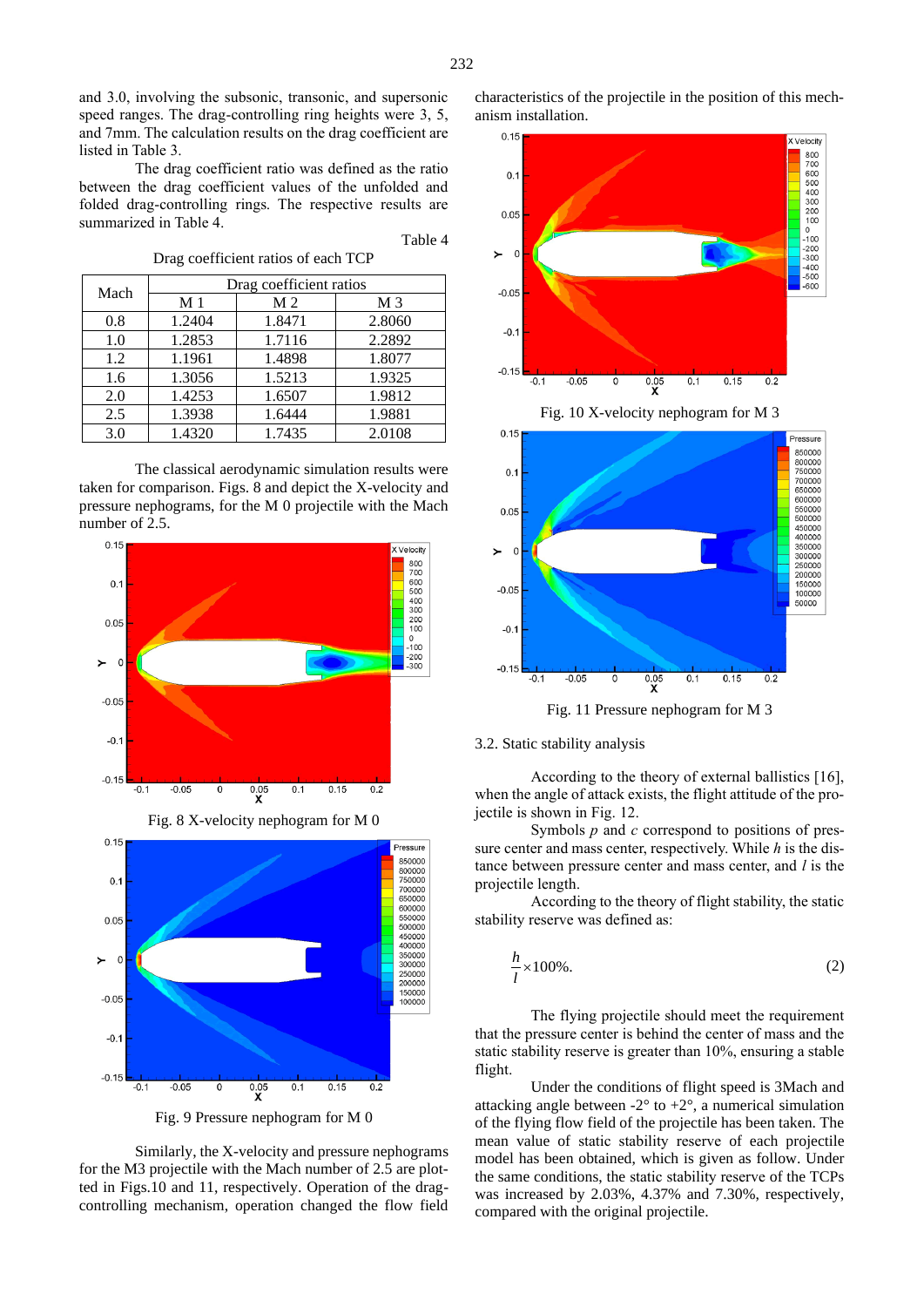

Fig. 12 Diagram of flying projectile

Table 5

Static stability reserve for each projectile

| Code                            | MΩ    | М     | M '   | M 3   |
|---------------------------------|-------|-------|-------|-------|
| Static stability<br>$reserve\%$ | 11.39 | 13.42 | 15.76 | 18.69 |

Table 6

Standard atmospheric values at sea level

| Temper-<br>ature | Pressure | Air density                                                                                                                                                                                  | Virtual tem-<br>perature | Speed of<br>sound |
|------------------|----------|----------------------------------------------------------------------------------------------------------------------------------------------------------------------------------------------|--------------------------|-------------------|
|                  |          | $\int_{\text{row}=15}^{\infty}$ $\mathcal{C} \left[ P_{0N} = 100 \text{kPa} \right]$ $\rho = 1.2603 \text{kg} / \text{m}^3 \left[ \tau_{0N} = 288.9 \text{K} \right] c_s = 341.1 \text{m/s}$ |                          |                   |

#### **4. Calculation of external ballistics**

 $\int$ 

To evaluate the correction ability of the correction mechanism, the particle trajectory calculation program was selected, which had a sufficient precision of shooting range and height recognition.

#### 4.1. Trajectory model of the projectile of centroid

According to the external ballistics theory, variation of air temperature, air pressure, and air density with altitude follows certain rules. Under the artillery standard meteorological conditions, the provisions are given as follows.

The definitions of subscript are as follows: *0* is zero altitude; *N* is standard value; *P* is air pressure expressed as:

$$
P = P_{0N} \cdot \pi(y). \tag{3}
$$

*ρ* is air density expressed as:

$$
\rho = \frac{\tau_{0N}}{\tau(y)} \cdot \pi(y) \cdot \rho_{0N}.
$$
\n(4)

*c<sup>s</sup>* is the speed of sound and expressed as:

$$
c_s = \sqrt{k \cdot R_d \cdot \tau(y)},\tag{5}
$$

where:  $\pi(y)$  is air pressure function;  $\tau(y)$  is virtual temperature function; *y* is the height of projectile trajectory; *k* is air specific heat ratio and  $R_d$  is the gas constant. Furthermore, the expressions of air pressure function and virtual temperature function are given as follows:

$$
\pi(y) = \begin{cases}\n(1-2.1904 \cdot 10^{-5} \cdot y)^{54} & (y \le 9300) \\
0.2923 \cdot exp\left\{-2.1206 \cdot \left[\arctan\frac{2.3440 \cdot (y - 9300) - 6328}{32221.0570} + 0.1939\right]\right\} & (9300 < y \le 12000), \\
0.1937254 \cdot exp\left[-\frac{y - 12000}{6483.305}\right] & (12000 < y \le 30000)\n\end{cases}
$$
\n
$$
\begin{cases}\n288.9 - 0.006328 \cdot y & (y \le 9300) \\
0.1936966683 & (173.1026) \\
0.1936966683 & (173.1026) \\
0.1936966663 & (173.1026) \\
0.1936966663 & (173.1026) \\
0.19369666663 & (173.1026) \\
0.19369666666 & (173.1026) \\
0.1936966666 & (173.1026) \\
0.1936966666 & (173.1026) \\
0.1936966666 & (173.1026) \\
0.1936966666 & (173.1026) \\
0.193696666 & (173.1026) \\
0.193696666 & (173.1026) \\
0.193696666 & (173.1026) \\
0.193696666 & (173.1026) \\
0.193696666 & (173.1026) \\
0.193696666 & (173.1026) \\
0.193696666 & (173.1026) \\
0.193696666 & (173.1026) \\
0.193696666 & (173.1026) \\
0.193696666 & (173.1026) \\
0.193696666 & (173.1026) \\
0.193696666 & (1
$$

$$
\tau(y) = \begin{cases}\n288.9 - 0.006328 \cdot y & (y \le 9300) \\
230 - 6.328 \cdot 10^{-3} \cdot (y - 9300) + 1.172 \times 10^{-6} \cdot (y - 9300)^2 & (9300 < y \le 12000).\n\end{cases}
$$
\n(7)

To effectively simplify the problem and grasp the regularity and characteristics of flying projectile motion, establishing the projectile external ballistic model based on the following basic assumptions.

Assumption 1. Standard meteorological conditions, calm wind, and no rain.

Assumption 2. There is no mass eccentricity in the projectile; the centroid of the whole projectile is kept at the same point after the nose deflection, and the plane is exactly symmetric.

Assumption 3. Changes in the coriolis inertial force, gravity acceleration, and latitude changes are neglected.

Assumption 4. Changes in the earth's curvature and gravity acceleration and the changes in height are neglected; gravity acceleration is  $g = 9.80 \text{m/s}^2$  and it is applied in the vertical direction to the ground.

Assumption 5. No projectile spinning is assumed (i.e., the Magnus force, moment, damping moment, and angular moment in the empennage are neglected); the projectile is assumed to fly in the fore-and-aft plane.

The centroid motion kinematics equation, are given as follows:

$$
\frac{dx}{dt} = V \cdot cos\theta,\tag{8}
$$

$$
\frac{dy}{dt} = V \cdot \sin\theta,\tag{9}
$$

where:  $x$  is a firing range;  $y$  is the height of projectile trajectory and  $\theta$  is trajectory angle.

The missile body centroid dynamic equation, are given as follows:

$$
m \cdot \left(\frac{dV}{dt}\right) = -R_x - m \cdot g \cdot \sin\theta, \tag{10}
$$

$$
m \cdot V \cdot \left(\frac{d\theta}{dt}\right) = R_{Y} - m \cdot g \cdot cos\theta, \qquad (11)
$$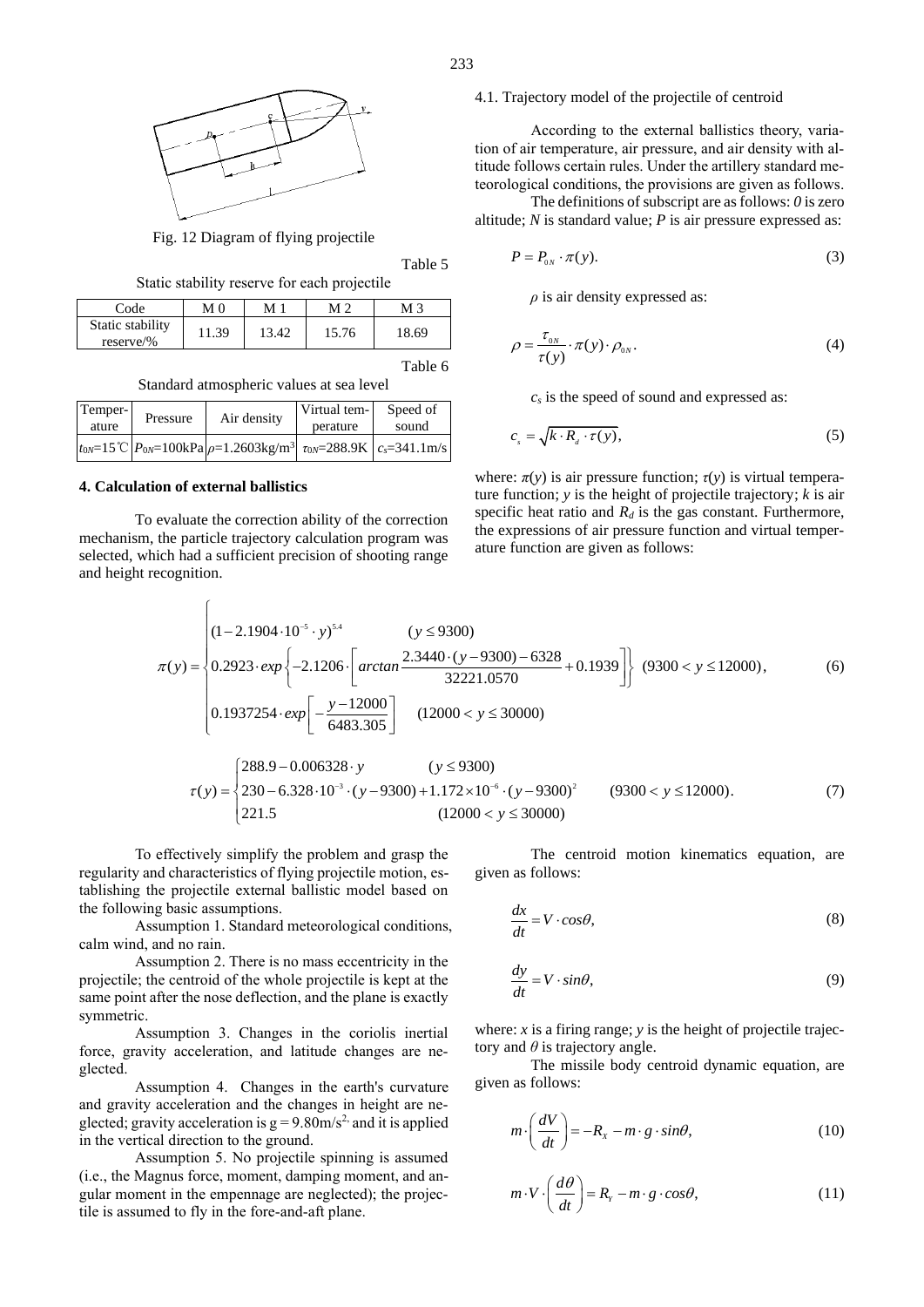where:  $dV/dt$  is the tangential acceleration.

Based on the above four equations, Eqs. (12) - (15) can be derived:

$$
\frac{dV}{dt} = \frac{-R_x - m \cdot g \cdot \sin\theta}{m},\tag{12}
$$

$$
\frac{d\theta}{dt} = \frac{R_{y} - m \cdot g \cdot cos\theta}{m \cdot V},
$$
\n(13)

$$
\frac{dx}{dt} = V \cdot \cos\theta,\tag{14}
$$

$$
\frac{dy}{dt} = V \cdot \sin\theta. \tag{15}
$$

The initial value setting:  $t = 0$ ;  $\theta = \theta_0$ ;  $x = y = 0$  and  $V = V_0$ .

The four-stage Runge-Kutta method was applied in the simulations, due to its high accuracy and easy implementation in designing the program. A self-developed ballistic calculation program was written based on the above statement for the ballistic calculation of trajectory correction projectiles.

#### 4.2. Ballistic calculation results

The basic parameters of ballistic calculations were as follows: a diameter of 0.05715 m, a weight of 0.66 kg, an initial velocity of 1050 m/s, a firing angle of 40°.

The ballistic calculation results of the original projectile model (M0), which contained no drag-controlling mechanism are summarized in Table 7.

Exterior ballistic calculation results

| Projectile posi-<br>tion | Time<br>/sec | Center of mass<br>coordinate |         | Velocity<br>m/s | Trajec-<br>tory |
|--------------------------|--------------|------------------------------|---------|-----------------|-----------------|
|                          |              | X/m                          | Y/m     |                 | angle $\sim$    |
| muzzle data              | 0.00         | 0.00                         | 0.00    | 1050.00         | 40.00           |
| vertical data            | 18.09        | 4331.61                      | 2465.05 | 151.99          | 0.00            |
| placement data           | 43.18        | 7126.41                      | 0.00    | 184.02          | $-66.52$        |

The external ballistic characteristics of the original M 0 projectile and the trajectory correction projectiles M 1, M 2, and M 3 can be reflected by the relationship between the shooting range and the shooting height, as shown in Fig. 13.



Fig. 13 Relationship of firing range and height

## 4.3. Correction ability calculation

The correction ability was defined as  $\Delta X = X_0 - X_C$ , where  $\Delta X$  is the correction shooting range;  $X_0$  is the firing range without the drag-controlling device and  $X_C$  is the firing range with the operating drag-controlling device. The particular results of the calculated range corrections are listed in Table 8.

Correction value of shooting ranges

Table 8

| The resistance ring | Correction values of shooting ranges /m |        |         |
|---------------------|-----------------------------------------|--------|---------|
| unfold time /sec    | M 1                                     | M 2    | M3      |
| 10                  | 287.24                                  | 852.08 | 1457.69 |
| 12                  | 231.75                                  | 702.54 | 1228.74 |
| 14                  | 186.74                                  | 577.70 | 1032.21 |
| 16                  | 150.06                                  | 473.13 | 863.02  |
| 18                  | 119.98                                  | 385.13 | 716.82  |
| 20                  | 95.15                                   | 310.67 | 589.84  |
| 22                  | 74.53                                   | 247.32 | 478.95  |
| 24                  | 57.31                                   | 193.19 | 381.70  |
| 26                  | 42.95                                   | 147.01 | 296.45  |
| 28                  | 31.07                                   | 107.91 | 222.17  |
| 30                  | 21.41                                   | 75.40  | 158.50  |
| 32                  | 13.80                                   | 49.19  | 105.51  |
| 34                  | 8.08                                    | 29.09  | 63.54   |
| 36                  | 4.09                                    | 14.83  | 32.84   |
| 38                  | 1.62                                    | 5.90   | 13.15   |
| 40                  | 0.40                                    | 1.44   | 3.18    |
| 42                  | 0.02                                    | 0.08   | 0.17    |

#### 4.4. Firing density calculation

Table 7

To analyse the ground density of the projectile, the Monte Carlo method [17] is used to simulate projectile firing under certain initial conditions that listed in Table 9.

The expressions of distance and direction middle deviation are as follows:

$$
E_x = 0.6745 \sqrt{\frac{\sum_{i=1}^{n} (x_i - x_{cp})^2}{n-1}},
$$
\n(16)

$$
E_z = 0.6745 \sqrt{\frac{\sum_{i=1}^{n} (z_i - z_{cp})^2}{n-1}},
$$
\n(17)

where:  $E_x$  and  $E_z$  are the distance and direction intermediate deviations, respectively, while  $x_i$  and  $z_i$  are the impact point coordinates.

The expressions of the average impact point coordinates *xcp* and *zcp* are as follows:

$$
x_{cp} = \sum_{i=1}^{n} x_i / n,
$$
\n(18)

$$
z_{cp} = \sum_{i=1}^{n} z_i / n, \qquad (19)
$$

where: *n* is the number of projectiles in one group (equal to 5000 in the simulation).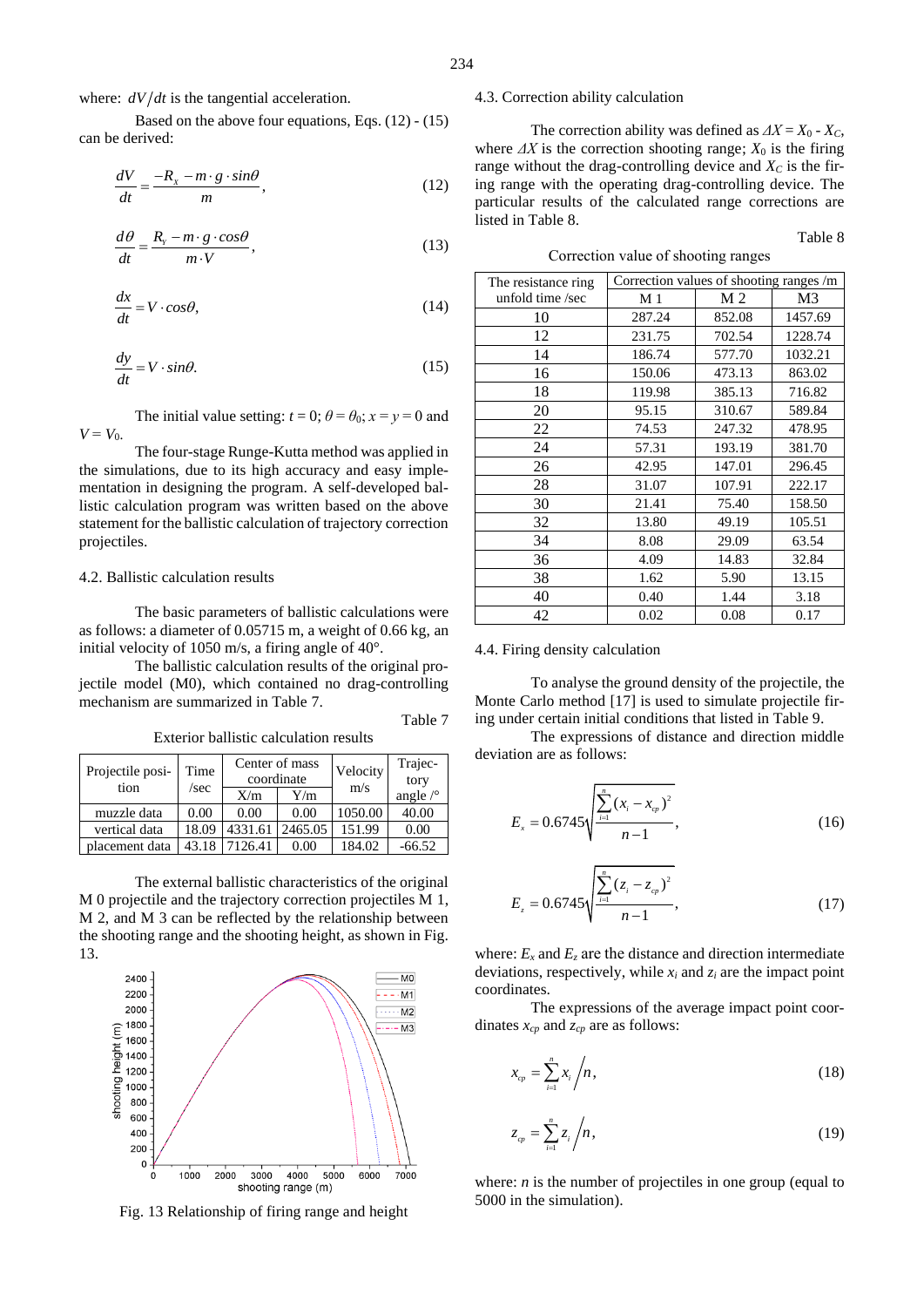The statistical results on distance and direction intermediate deviations of the projectile dispersion are listed in Table 10.

Table 9

Initial conditions for simulation

| Parameter                 | Mean value | Standard deviation |
|---------------------------|------------|--------------------|
| Velocity/m/s              | 1050       | 52.50              |
| Weight/kg                 | 0.66       | 0 03               |
| Trajectory angle/ $\circ$ |            |                    |

Table 10

Results of the firing density simulation

| Code           | $\chi_{CD}$ | Zcp   | $E_x$  | $E_z$ | Firing density |
|----------------|-------------|-------|--------|-------|----------------|
| M <sub>0</sub> | 7136.299    | 7.102 | 99.511 | 0.15  | 0.0139         |
| M1             | 5969.994    | 5.422 | 81.721 | 0.112 | 0.0114         |
| M <sub>2</sub> | 4741.056    | 3.813 | 69.369 | 0.083 | 0.0124         |
| M3             | 3641.239    | 2.548 | 56.858 | 0.059 | 0.0133         |

The results show that the firing densities of M 1, M 2 and M 3 exceeded that of M0 by 18.01%, 10.91% and 3.91%.

#### **5. Conclusions**

This study used numerical simulations and engineering calculations to assess the aerodynamic characteristic, static stability, exterior ballistic characteristic and firing density of several trajectory correction projectile(TCPs). And the following conclusions could be drawn:

1. TCPs with different aerodynamic configurations were designed based on the 57mm diameter rotation stability projectile. The numerical simulation of the flight flow field for different projectiles was performed via the FLUENT software, yielding the aerodynamic parameters for different Mach numbers.

2. According to the external ballistics theory, the static stability reserves of each projectile were calculated, showing that the static stability of TCPs was improved by 2.03%-7.30% compared with the original projectile.

3. According to the artillery standard meteorological conditions, the projectile centroid kinematics dynamics and motion equations of the projectile's mass center under the ground rectangular coordinate system were derived. The numerical simulation results of projectile external ballistic motion indicated that the correction value of shooting range of the TCPs under study reached 1457.69 m.

4. The calculation of the firing density of each TCP under study was executed via the Monte Carlo method under the test conditions with 5000 repeated times. Its results indicated that the firing density of TCPs with the proposed improvement increased by 3.91 %-18.01 %.

## **Conflict of interests**

The authors declare that there is no conflict of interests regarding the publication of this paper.

#### **Acknowledgments**

The authors would like to acknowledge the financial support from the project supported by the Foundation Research Project of Shanxi Province under Grant No.2021690 and Scientific and Technological Innovation Project of Shanxi Province under Grant No.2020299.

## **References**

- 1. **Xia, B.; Zhou L.** 2013. Trajectory correction projectile and analysis on the key technologies for the trajectory correction process, National Defence Science & Technology 34(3):27-33 (in Chinese). http://dx.doi.org/10.3969/j.issn.1671- 4547.2013.03.006.
- 2. **Deng, Z. L.; Shen, Q.; Cheng, J. S.; Wang, H. Y.** 2020. Trajectory estimation method of spinning projectile without velocity input, Measurement160: 1-8. http://dx.doi.org/10.1016/j.measurement.2020.107831.
- 3. **Sun, X. T.; Gao, M.; Zhou, X. D.; Lv, J.** 2021. Guidance simulation and experimental verification of trajectory correction mortar projectile, IEEE Access 9: 15609- 15622.

http://dx.doi.org/10.1109/ACCESS.2021.3052883.

- 4. **Zhang, T.; Zhao, X. L.** 2014. Analysis of trajectory correction projectile and its key technology, Aerodynamic Missile Journal 5: 38-42 (in Chinese). http://dx.doi.org/10.16338/j.issn.1009- 1319.2014.05.015.
- 5. **Shen, Q.; Zhou P.; Yang D. H.; Li, D. G.** 2013. Correction strategy analysis on one-dimensional trajectory correction fuze, Transactions of Beijing Institute of Technology 33(5): 445-448 (in Chinese).

http://dx.doi.org/10.3969/j.issn.1001-0645.2013.05.006.

6. **Zhang, Y. W.; Gao, M.; Yang, S. C.; Fang, D.** 2015. Optimization of trajectory correction scheme for guided mortar projectiles, International Journal of Aerospace Engineering 2015: 1-14.

http://dx.doi.org/10.1155/2015/618458.

- 7. **Yin, J. P.; Wang, Z. J.** 2014. Ammunition Theory, Beijing Institute of Technology Press. 590 p. (in Chinese).
- 8. **Yang, F.; Hao, Y. P.; Bu, G. L.** 2011. Design and study for area-changing and damp-increasing range correction system, Journal of Projectiles Rockets Missiles and Guidance 31(3): 165-169 (in Chinese). http://dx.doi.org/10.3969/j.issn.1673- 9728.2011.03.048.
- 9. **Zhao, H.; Su, Z.** 2020. Real-time estimation of roll angle for trajectory correction projectile using radial magnetometers, IET radar, sonar & navigation 14(10): 1559-1570.

http://dx.doi.org/10.1049/iet-rsn.2020.0136.

10. **Arnoult, G.; Zeidler,M.; Garnier, E.** 2020. Control surface geometry surrogate-based optimization for spinstabilized projectile course correction, AIAA journal 58(2): 550-560.

http://dx.doi.org/10.2514/1. J058323.

- 11. **YU, Y.** 2011. Fluent Introductory and Advanced Tutorial. Beijing Institute of Technology Press. 292p. (in Chinese).
- 12. **Rollet-Miet, P.; Ferziger, J.; Laurence, D.** 999. LES and RANS of turbulent flow in tube bundles, International Journal of Heat and Fluid Flow 20(3): 241-254. http://dx.doi.org/10.1016/S0142-727X (99)00006-5.
- 13.**Wissink, J. G.** 2003. DNS of separating low Reynolds number flow in a turbine cascade with incoming wakes, International Journal of Heat and Fluid Flow 24(4): 626- 635.

http://dx.doi.org/10.1016/S0142-727X (03)00056-0.

14.**Lei, X. Y.; Zhang, Z. A.; Du, Z. H.** 2019. Analysis of an improved trajectory correction scheme based on mass